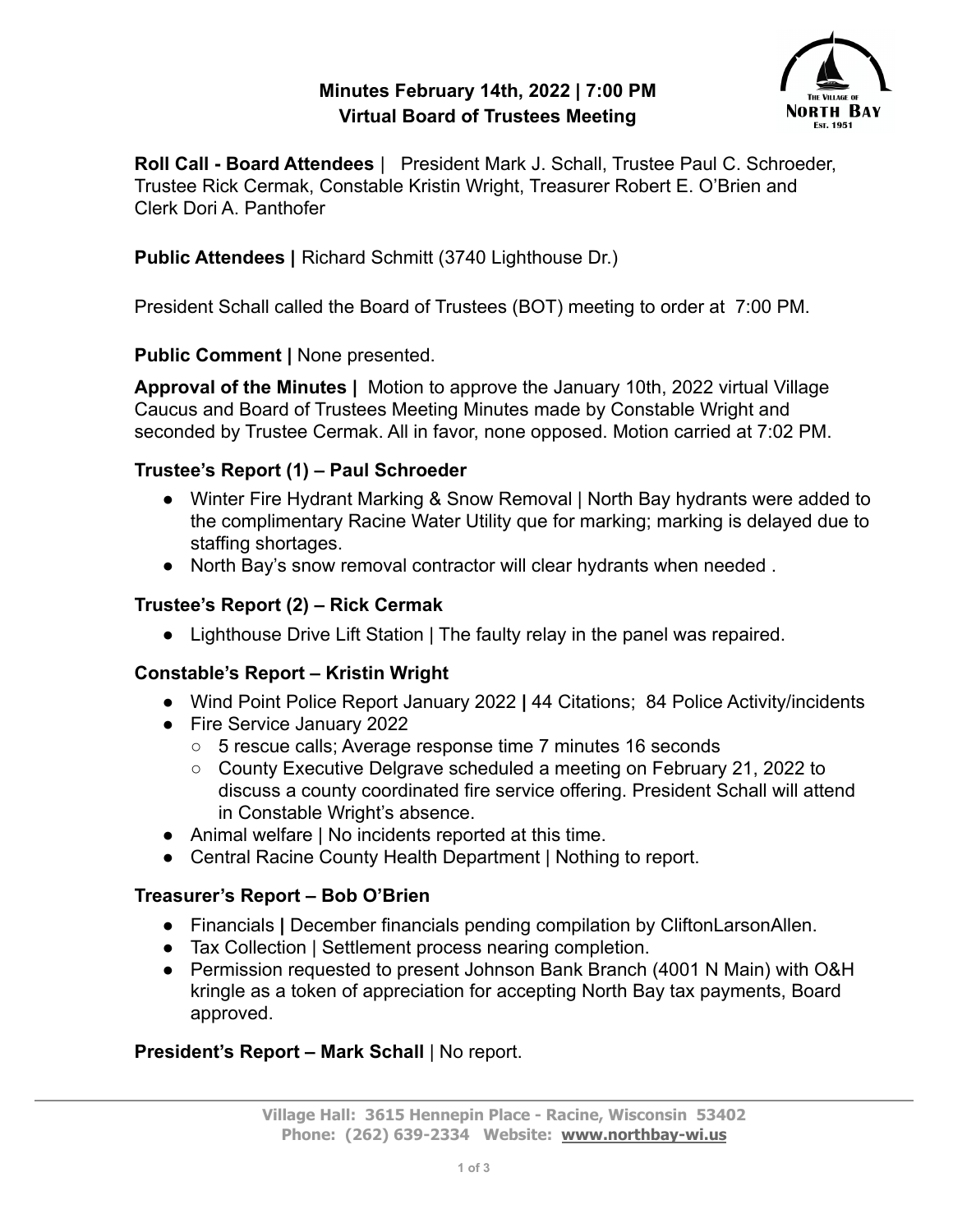#### **Clerk's Report – Dori Panthofer**

- Elections
	- Emergency Evacuation | Discussion deferred pending discovery of WEC evacuation plan parameters and evacuation plans of neighboring communities.
	- Equipment Request (tables for election and general use) | Motion to buy tables at a cost of \$64.99 each plus shipping made by Trustee Schroeder and seconded by Trustee Cermak. All in favor, none opposed. Motion carried at 7:40 PM.
- Permits | Summary of new, closed and open construction permits.
- Newsletter scheduled to be released the first week of March.

#### **Accounts Payable**

● Motion to accept the Amended January 2022 Final report in the amount of \$348,994.82 and the AP February 2022 Preliminary report in the amount of \$98,588.53 made by Constable Wright and seconded by Trustee Schroeder. All in favor, none opposed. Motion carried at 7:41 PM.

#### **Old Business**

- Updated Equipment Request See Clerk Report.
- **●** 2022-23 LRIP program cycle WisDOT updates RE: LRIP Web Application. Under review by Constable Wright. No action at this time.
- Permits Forms | Clerk directed to resume previously deferred form revisions and/or development during the spring 2021 election, using Wind Point forms as templates. Per President Schall, updates to Chapter 8 are needed to adapt to a 2017 law change. Clerk Panthofer to request a draft from Attorney Eric Larson.
- 2022 Board of Review Training Materials | Upon release by the state, the Clerk will order training materials. Annual training is required by at least one board of review member; Treasurer O'Brien and Clerk Panthofer plan to complete the training.

**New Business |** New business since the February 9th, 2022 posting of the Agenda.

- **●** WI DOT Bipartisan Infrastructure Bill Webinar | President Schall attended a February 10th webinar regarding funding requests. Key points:
	- **○** Wisconsin tentatively has approximately a billion dollars for roads and bridges.
	- WI DOT will soon release more information on the website.
	- **○** Road projects are year by year.
	- **○** Bridge projects cross fiscal years.
	- **○** For the first pass, "simple applications" which do not involve railroads or public property infringement, etc, are encouraged.
	- **○** Applications are due in August and must include an assessment and an engineering report that includes specifications for what the funds would do.
	- President Schall asked if the Village has any engineering specifications for the (Vincennes) bridge or does the Village need to develop specifications? Trustee Schroeder responded that discussion has been general but